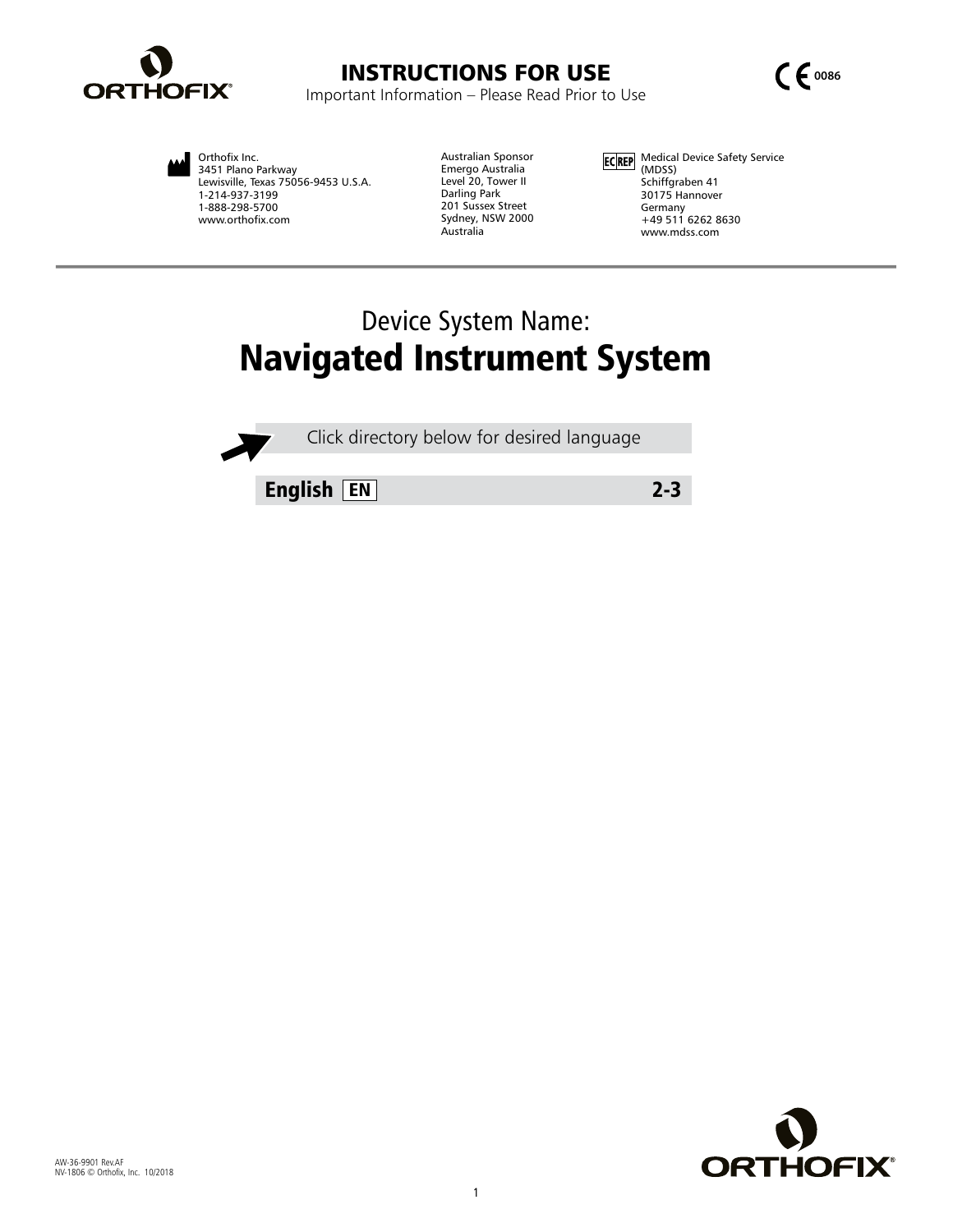<span id="page-1-0"></span>





Orthofix Inc. 3451 Plano Parkway Lewisville, Texas 75056-9453 U.S.A. 1-214-937-3199 1-888-298-5700 www.orthofix.com

Australian Sponsor Emergo Australia Level 20, Tower II Darling Park 201 Sussex Street Sydney, NSW 2000 Australia

# English EN

ECREP Medical Device Safety Service (MDSS) Schiffgraben 41 30175 Hannover Germany +49 511 6262 8630 www.mdss.com

## **Device System Name:**  Navigated Instrument System

#### Description:

The Navigated Instrument System is comprised of two sets of manual surgical instruments for use with the Brainlab VectorVision™ System by BrainLab AG Inc. "Brainlab" (denoted with BL) and the StealthStation® Navigation System by Medtronic Navigation, Inc. "Medtronic Navigation" (denoted with MDT) to assist surgeons in precisely locating anatomical structures in<br>either open, minimally invasive, or percutaneous procedures for preparation and placement of<br>pedicle screw system implants. T Use of these navigation systems provides the surgeon access to real-time, multi-plane 3D images (and 2D images) providing confirmation of hardware placement. Use of the Navigated Instrument System is limited to Taps ranging in sizes of 4.5mm to 8.5mm and bone screws ranging from 4.5mm to 8.5mm with lengths ranging from 25mm to 55mm.

The Navigated Instrument System Medtronic Navigation and Brainlab compatible instruments are comprised of Bone Awls, Bone Taps, Bone Probes and a variety of Screw Drivers.

The Navigated Instrument System instruments were tested for compatibility utilizing the<br>Medtronic Navigation StealthStation S7 Orange, Violet, and Gray Navlock Tracker (Part Numbers<br>9734683, 9733482, 9734590 and 9732353), Number 9734279) and the Navlock Reference Frame (Part Number 9732353) while utilizing the Navigated CD Horizon Solera Operative Technique with control number PMD016466-1.0 31441.

#### Indications for Use:

The Navigated Instrument System is indicated for use during the preparation and placement of Orthofix screws during spinal surgery to assist the surgeon in precisely locating anatomical structures in either open or minimally invasive procedures. The Navigated Instrument System reusable instruments are specifically designed for use with the Brainlab VectorVision system and the Medtronic Navigation StealthStation System which are indicated for any medical condition in which the use of stereotactic surgery may be appropriate and where reference to a rigid anatomical structure such as a skull, a long bone, or vertebra can be identified relative to a CT or MR based model, fluoroscopy images, or digitized landmarks for the anatomy.

Use of the Navigated Instrument System is limited to use only with the Firebird® Spinal Fixation Systems.

#### Contraindications:

The Navigated Instrument System, as with other orthopedic implants, is contraindicated for use in patients with:

- 1. Morbid obesity<br>2. Mental Illness
- 2. Mental Illness<br>3. Alcoholism or
- 3. Alcoholism or drug abuse<br>4. Pregnancy
- Pregnancy
- 5. Metal sensitivity/allergies 6. Severe osteopenia
- 7. Patients unwilling or unable to follow post-operative care instructions<br>8. Contraindications under the Firebird Spinal Fixation System / Phoenix®
- 8. Contraindications under the Firebird Spinal Fixation System / Phoenix® MIS Spinal Fixation System, Medtronic Navigation StealthStation and BrainLab VectorVision Systems are all applicable to the use of the Navigated Instrument System.
- 9. Any circumstances not listed under the heading indications.

**Potential Adverse Events:**<br>Potential adverse events include, but are not limited to:

- 1. Inability to use pedicle screw fixation due to anatomic limitations (pedicle dimensions, distorted anatomy).
- 2. Pedicle screw malpositioning, with or without neurological or vascular injury. 3. Proximal or distal junctional kyphosis.
- 
- 4. Pancreatitis.<br>5. Device comp
- 
- 5. Device component fracture.<br>6. Fracture of the vertebra. 6. Fracture of the vertebra.<br>7. Neurological injury.
- 7. Neurological injury.
- Vascular or visceral injury.
- 9. Foreign body (allergic) reaction to instruments, debris and corrosion products, including metallosis, straining, tumor formation, and/or auto-immune disease.
- 10. Infection.<br>11. Pain, disc Pain, discomfort, or abnormal sensations due to the presence of the device.
- 12. Hemorrhage.
- 13. Death.

Note: As with any major surgical procedure, there are risks involved in orthopedic surgery. Infrequent operative and postoperative complications known to occur are: early or late infection, which may result in the need for additional surgeries, damage to blood vessels, spinal cord or peripheral nerves, pulmonary emboli, loss of sensory and/or motor function, impotence, permanent pain and/or deformity. Rarely, some complications may be fatal.

#### Warnings and Precautions:

- 1. The use of pedicle screw fixation in the pediatric population may present additional risks when patients are of smaller stature and skeletally immature. Pediatric patients may have<br>smaller spinal structures (pedicle diameter or length) that may preclude the use of pedicle<br>screws or increase the risk of pedicle s injury. Patients who are not skeletally mature undergoing spinal fusion procedures may have reduced longitudinal spinal growth or may be at risk for rotational spinal deformities (the "crankshaft phenomenon") due to continued differential growth of the anterior spine.
- 2. The implantation of pedicle screw spinal systems in pediatric patients should be<br>performed only by experienced spinal surgeons with specific training in the use of this<br>pedicle screw spinal system in pediatric patients procedure presenting a risk of serious injury to the patient.
- Preoperative and operative procedures, including knowledge of surgical techniques, good reduction and proper selection and placement of the implants are important considerations in the successful utilization of the system in pediatric patients.
- 4. The selection of the proper size, shape and design of the implant for each patient is crucial to the safe use of the device in pediatric patients.
- The safety and effectiveness of pedicle screw systems have been established only for spinal conditions with significant mechanical instability or deformity requiring fusion with instrumentation. These conditions are: significant mechanical instability or deformity of the thoracic, lumbar, and sacral spine secondary to severe spondylolisthesis (grades 3 and 4) of the L5-S1 vertebra, degenerative spondylolisthesis with objective evidence of neurological impairment, fracture, dislocation, scoliosis, kyphosis, spinal tumor, and failed previous fusion (pseudoarthrosis). The safety and effectiveness of these devices for any other condition are unknown.
- The benefit of spinal fusion utilizing any pedicle screw fixation system has not been adequately established in patients with stable spines.
- 7. The implantation of pedicle screw spinal systems should be performed only by experienced spinal surgeons with specific training in the use of the pedicle screw spinal system because they are technically demanding procedures presenting a risk of serious injury to the patient.
- The safety, efficacy and performance of the system have been established for conditions in which the system is used as intended and when used as identified in the Indications for Use. Performance of the system has not been evaluated for use that is contrary to the Intended Use, Indications for Use or for use that in contraindicated. Failure to use the system as indicated could detrimentally affect the performance of its components.
- Orthofix does not warrant Medtronic and Brainlab Navigation Software. It is the sole responsibility of the user to ensure instrument calibration and/or registration.
- 10. The use of the Navigated Instrument System should only be used with the indicated pedicle screw systems.
- 11. Users must complete verification steps as required per the Medtronic Navigation Operative Technique.
- 12. Users must complete the manual calibration steps as required per the Brainlab Operative Technique.
- 13. Users must ensure that surgical accuracy be assessed before the procedure and repeatedly throughout the procedure by positioning the tip of each navigated instrument on an identifiable anatomical landmark and comparing the actual tip location to that displayed<br>by the system. When verifying the accuracy of the Navigated Drivers, the accuracy<br>test must include the Screw (of which diameter and the software) assembled securely onto the driver. The screw tip will be placed on an identifiable anatomical landmark and compared to the tip location as displayed on the screen.
- 14. In the event of a registration failure or suspected inaccuracy, the Navigated Instruments should not be used with the Navigation System and the instruments should be inspected for damage before continuing with the traditional, non-navigated procedure.

#### Cleaning:

Navigated Instrument System instruments are provided clean but not sterile.

All instruments must be thoroughly cleaned after each use.

None of the instruments in the system require disassembly prior to cleaning.